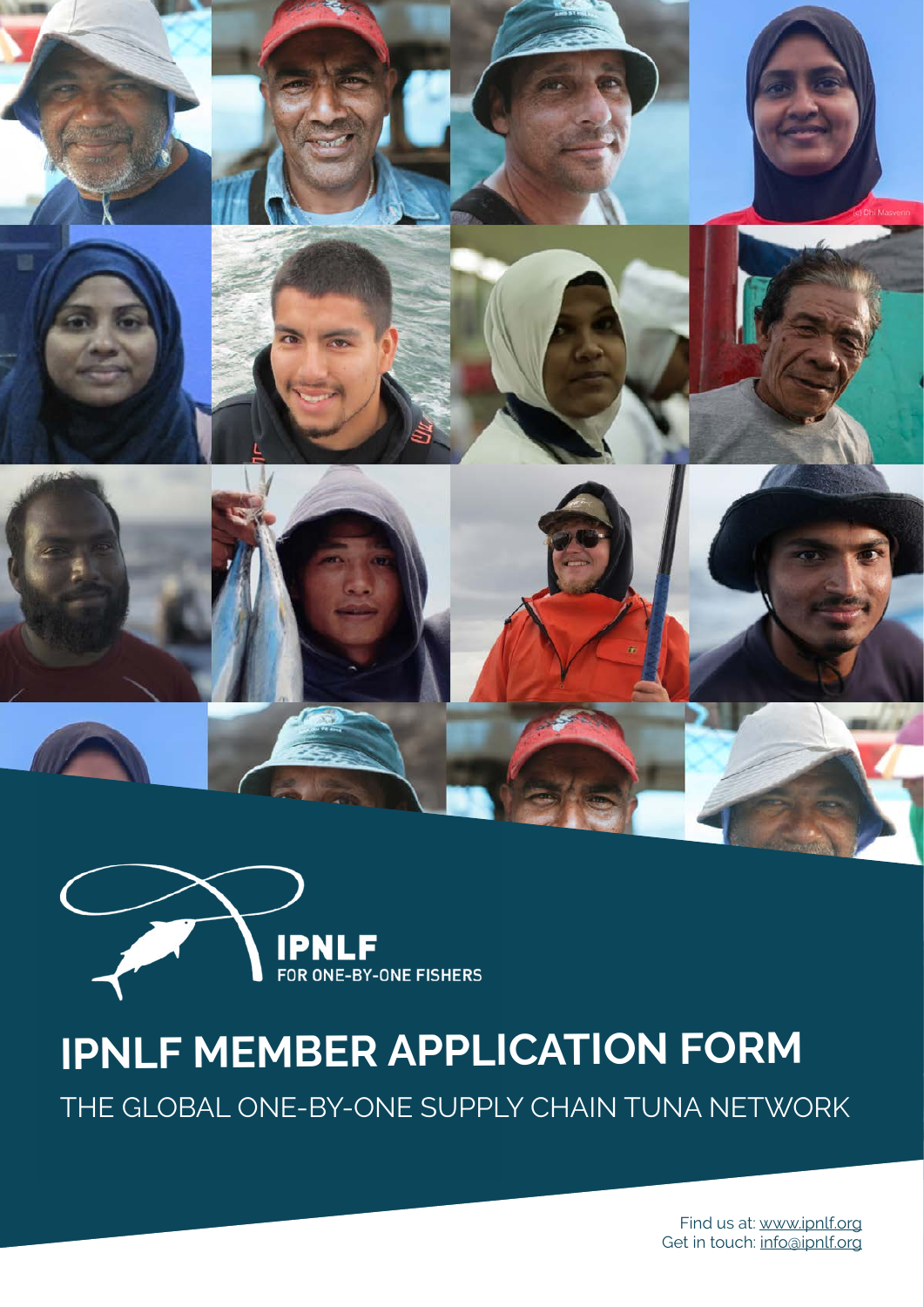# **IPNLF MEMBER APPLICATION FORM**



**We are delighted to welcome you as a member of the International Pole & Line Foundation (IPNLF). We are very grateful for your support and for the opportunity to work with you to ensure a thriving future for one-by-one tuna fisheries and the communities and seas connected to them. The information in this Application Form and the Terms and Conditions constitute the legal agreement between us in relation to your membership of IPNLF.**

## **PARTIES**

## **International Pole & Line Foundation**

*Company limited by guarantee with registration number 07788763 Registered charity number: 1145586 (England and Wales) Registered address: 1 London Street, Reading, RG1 4QW ("IPNLF")*

## **Member details:**

*Name of member (Organisation):*

*Registered office address:*

*Registered company number:*

*Registered VAT number:*

*Member website:* 

*Member contact email address:*

2

*Member telephone number:*

IPNLF MEMBER APPLICATION FORM IPNLF MEMBER APPLICATION FORM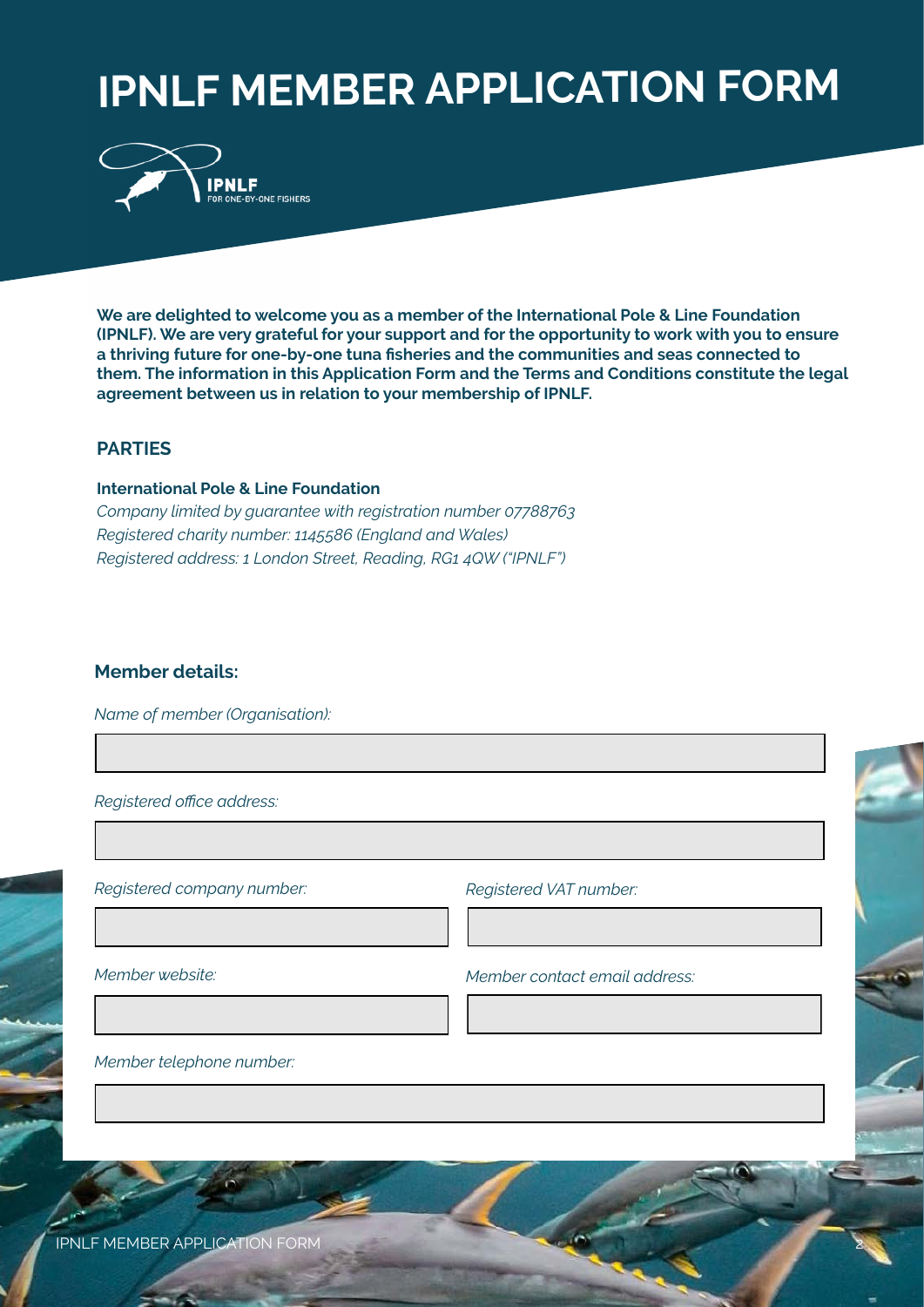*\*Please complete the appropriate half of the application form:*

## **COMMERCIAL MFMBFRSHIP**

## *Main Contact:*

*First name:*

## *Last name:*

## *Job title:*

## *Industry sector:*

*Producer Processor Trader Brand Retailer Foodservice*

### *Other:*

## *Membership fees (currency USD) based on latest Annual Turnover (Revenue):*

| <b>Membership tier:</b>                     | <b>Membership fee:</b> |
|---------------------------------------------|------------------------|
| $\Box$ Turnover up to \$1 million           | \$1,000.00             |
| $\Box$ Turnover \$1 million - \$2.5 million | \$2,000.00             |
| $\Box$ Turnover \$2.5 million - \$5 million | \$5,000.00             |
| $\Box$ Turnover \$5 million - \$15 million  | \$10,000.00            |
| $\Box$ Turnover above \$15 million          | \$15,000.00            |

## *\*To be completed by both parties:*

*Signed on behalf of member:*

*Position held in company:*

## **NON-PROFIT MFMBFRSHIP**

## *Purpose/mission:*

*Main activities:*

### *Funding sources:*

## **Type of non-profit:**

*Producer association Trade 0rganisation Charitable organisation*

*Private foundation*

*Other:*

*In joining as a non-profit IPNLF member we accept membership on a complimentary basis. Please check the box:*

*(Optional) As a voluntary contribution to IPNLF activity we provide a donation of: (Please check one box)*

| $\Box$ | \$250        |
|--------|--------------|
|        | $\Box$ \$500 |
|        | 51000        |

*Other amount (please specify):*

### *Date:*

## **PAYMENT DETAILS**

*HSBC United Kingdom, 1 Centenary Square, Birmingham B1 1HQ Account Name: International Pole & Line Foundation Sort Code: 401276 Account Number: 86156046 UK Swift Code: HBUKGB4B IBAN: GB73HBUK40127686156046* 3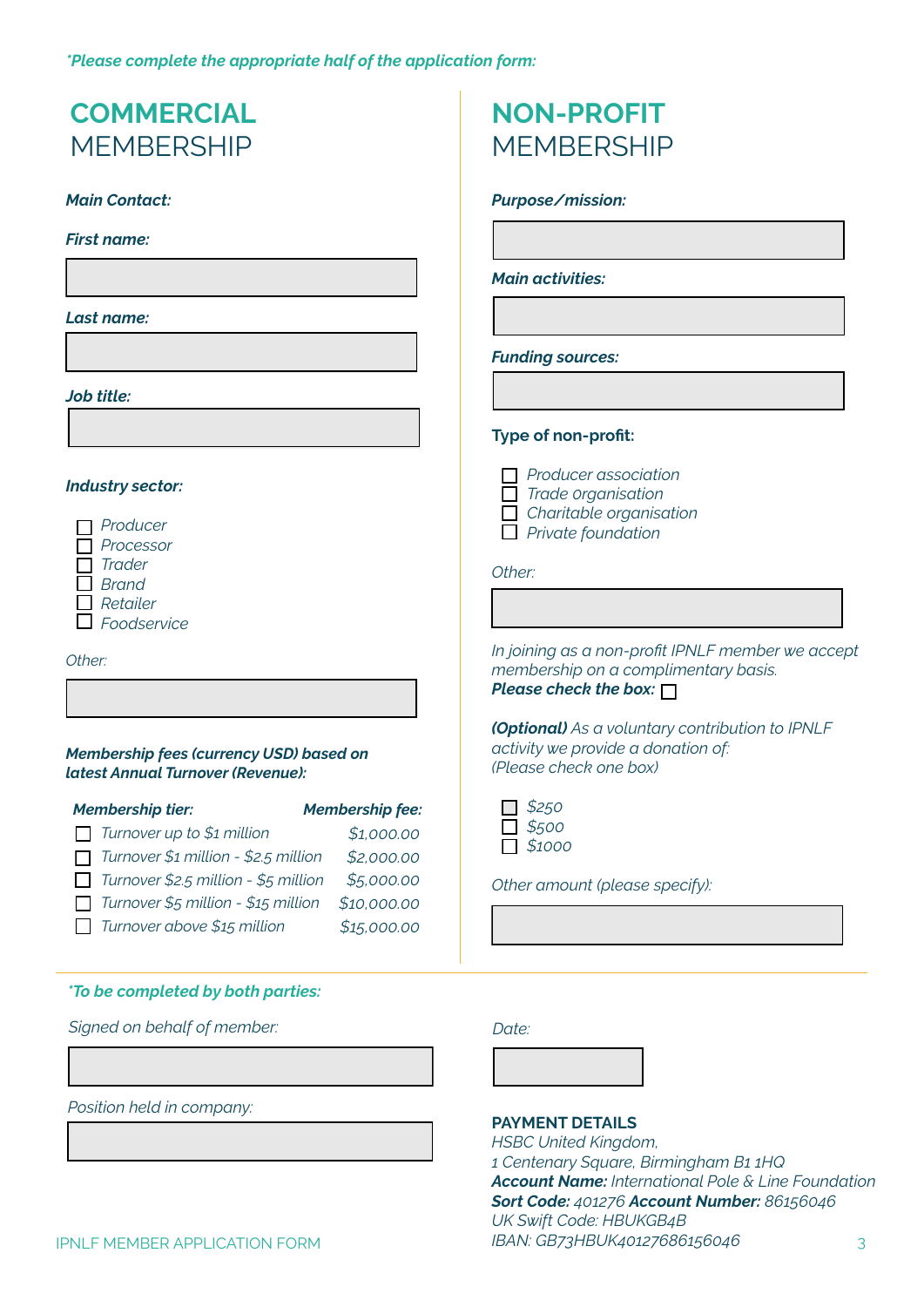## **TERMS AND CONDITIONS**

#### **Definitions 1.**

- In these Terms and Conditions (also referred to as this "this agreement") the following words and phrases shall have the following meanings unless the context required a different meaning: 1.1
- the member Application Form attached to these terms and conditions, both IPNLF and member copies; the fee specified on the Application Form, or such annual fee as the Trading Company may from time to time prescribe if the member renews its membership pursuant to clause 5.2; the IPNLF logo, as from time to time notified to the member by the Trading Company; the logo set out at Schedule 1 which may be amended from time to time by the IPNLF and/or the Trading Company; all the publicity and promotional materials produced by or on behalf of IPNLF or the Trading Company to be used in connection with the member's involvement with IPNLF or which contain the nember Name or member Logo; International Pole & Line Foundation; the benefits to be provided by the Trading Company to the member during the membership Period as specified in clause 2.3; the corporate logo of the member; all the publicity and promotional materials produced by or on behalf of the member to be used in "Application form"  $"F\rho\alpha"$ "Logo" "Supporting member logo" "Materials" "Name" "Member benefits" "Member logo" "Member materials"
- connection with its support of IPNLF or which contain the Name or the Logo, including any materials in Part 3 of Schedule 1;

the name of the member as specified on the Application Form; "Member name"

- 1.2 In these Terms and Conditions , where the context so requires, the singular includes the plural and vice-versa.
- 1.3 In these Terms and Conditions, references to statutory provisions include any provisions that amend, replace or supplement them.

#### **2. Membership and member benefits**

- $2.1$ The member may refer to itself publicly as a "member" or "supporter" of IPNLF.
- 2.2 In consideration for the Fee, the Trading Company shall provide the member benefits to the member during the membership period.
- 2.3 The member benefits include and are not limited to permission to use the IPNLF Supporting member Logo and IPNLF Name in accordance with the *IPNLF logo user guidelines,* access to and use of images, data, stories, research and other information or resources of IPNLF shall make available from time to time for use by members; member profile maintained and promoted on IPNLF's website and the Sourcing Transparency Platform (STP); access to IPNLF's knowledge, technical expertise, support, and Fisheries Improvement Toolbox; and all benefits as listed in the *[IPNLF member Hand](https://drive.google.com/file/d/1nJAyJFSyQVuEgYxkFep6bKNp5H3_pacH/view)book.*

#### **Use of the member's name and/or Logo 3.**

- The member hereby grants the Trading Company and IPNLF each a non-exclusive licence to use the member Logo and member Name in connection with the products, activities or services of IPNLF or the Trading Company, and the member warrants that it has the right to grant the licence in this clause. 3.1
- The member shall provide IPNLF with the member Logo promptly on request, in such format as IPNLF may reasonably require. 3.2

#### **Obligations of the member 4.**

In consideration for the member benefits, the member agrees with IPNLF that it shall: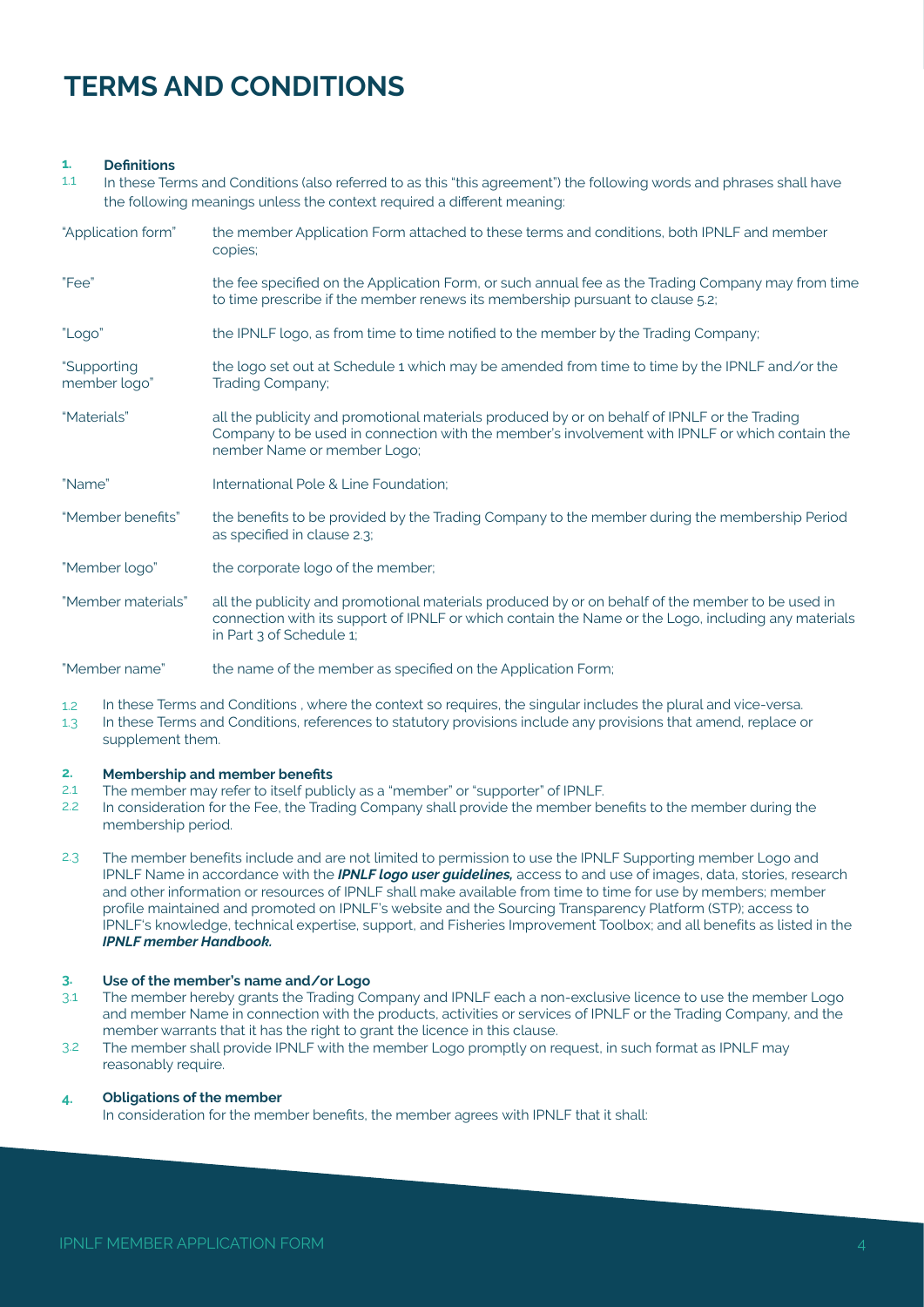## **Fee**

Pay the Fee (plus value added tax at the prevailing standard rate) to IPNLF at the times and in the manner specified in the membership fee invoice;  $\overline{11}$ 

#### **Commitments** 4.2

Conduct its business and activities in a responsible manner and in accordance with the *[IPNLF member Code of](http://www.fao.org/fishery/code/en)  Conduct* (CoC) as introduced in Schedule 2 of these Terms and Conditions and any other standards which the Trading Company may from time to time reasonably specify;

#### **Reputation** 4.3

- Not represent that IPNLF or the Trading Company endorse or approve any of the products, activities or services of the member; 4.4
- Not bring IPNLF, the Trading Company, the Name, the Logo or the Supporting member Logo into disrepute in anyway, nor carry out any activities contrary to the objectives of IPNLF, or which could damage the public perception of IPNLF or the Trading Company, or adversely affect the fundraising activities of IPNLF or the Trading Company or their relations with members, donors or other persons. 4.5
- Not represent that IPNLF or the Trading Company supports any particular campaign, or use the Name, Logo or Supporting member Logo in connection with any campaign without the prior written approval of IPNLF. 4.6

#### **No commercial participator relationship** 4.7

Not represent that any proportion of the proceeds of sale or of the profits in relation to any of the Member's products, or any other charitable contributions (as defined in the Charities Act 1992), are being made by the Member to IPNLF or the Trading Company; and

#### **Assistance** 4.8

Consider any request for in-kind assistance which it may receive from IPNLF or the Trading Company in relation to their work.

#### **Intellectual property rights and goodwill** 4.9

For the avoidance of doubt, nothing in these terms shall be deemed to transfer any rights in the Logo or Supporting member Logo to the member other than expressly set out in these Terms and Conditions. Any goodwill derived from the use of the Supporting member Logo by the member shall accrue to IPNLF. IPNLF may, at any time, call for a confirmatory assignment of that goodwill and the member shall immediately execute it.

#### **Duration and Termination 5.**

- The membership shall initially last for a period of one year from the date shown on the Application Form, unless terminated earlier by any party as provided in the provisions under clauses 5.3 and/or 5.4, or if not renewed under clause 5.2 5.1
- Memberships may be renewed for further periods of one year by the Trading Company invoicing the member and the member paying the Trading Company the annual fee determined by the Trading Company for renewal of membership. 5.2
- IPNLF and/or the Trading Company may end this agreement immediately (or on such notice as they deem fit): 5.3

If the Member, its servants or agents or licenses do anything which in the reasonable opinion of either IPNLF or the Trading Company:

- a) Brings the name or logo or reputation of IPNLF into disrepute in any way; or 5.3.1
- b) Is contrary to the charitable objectives of IPNLF; 5.3.2
- written notice requiring it to pay and the member has failed to pay in the 30-day period.
- Any party may terminate this agreement by giving notice to the other partys at any time if: 5.4
	- Any other party commits a material breach of any material term in these Terms and Conditions and (if such a breach is remediable) fails to remedy that breach within a period of 14 days after being notified in writing to do so; 5.4.1
	- Any other party repeatedly breaches any of these Terms and Conditions; 5.4.2
	- Any other party is unable to pay its debts, or has no reasonable prospect of doing so, or commences negotiations with all or any class of its creditors with a view to rescheduling any of its debts, or makes a proposal for or enters into any compromise or arrangement with its creditors other than (in the case of a company) for the sole purpose of a scheme for a solvent amalgamation of that other party with one or more other companies or the solvent reconstruction of that other party; 5.4.3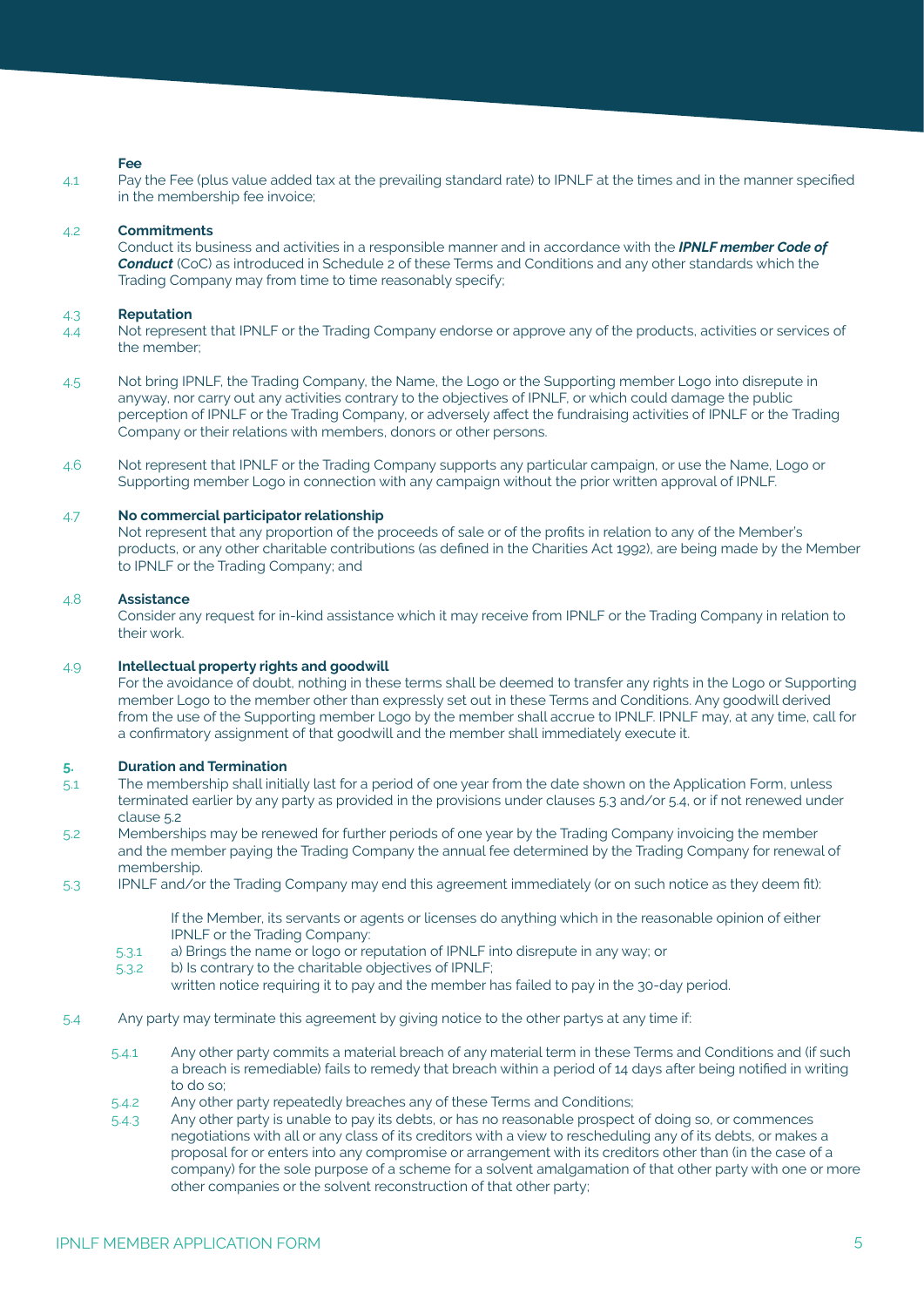- A petition is filed, a notice is given, a resolution is passes, or an order is made, for or in connection with the winding up of that other party other than for the sole purpose of a scheme for a solvent amalgamation of that other party with one or more other companies or the solvent reconstruction of that other party; 5.4.4
- An application is made to court, or an order is made, for the appointment of an administrator or if a notice of intention to appoint an administrator is given or if an administrator is appointed over the other party; 5.4.5
- A floating charge holder over the assets of that other party has become entitled to appoint or has appointed an administrative receiver; 5.4.6
- A person becomes entitled to appoint a receiver over the assets of the other party or a receiver is appointed over the assets of the other party; 5.4.7
- Any other party, being an individual, is the subject of a bankruptcy petition or order; 5.4.8
- A creditor or encumbrancer of another party attached or takes possession of, or a distress, execution, sequestration or other such process is levied or enforced on or sued against, the whole or any part of its assets and such attachment or process is not discharged within 14 days; 5.4.9
- Any event occurs, or proceeding is taken, with respect to another party in any jurisdiction to which it is subject that has an effect equivalent or similar to any of the events mentioned in this clause 5.4; 5.4.10
- Any other party suspends or ceases, or threatens to suspend or cease, to carry on all or a substantial part of its business; 5.4.11
- Any other party, being an individual, dies or, by reason of illness or incapacity (whether mental or physical), is incapable of managing his or her own affairs or becomes a patient under any mental health legislation; or 5.4.12
- There is a change of control of any other party. 5.4.13

#### **Consequence of Termination 6.**

- On termination of these Terms and Conditions under clause 5.3 or 5.4, the member shall (unless IPNLF and the Trading Company otherwise agree in writing) immediately cease using and destroy or return to IPNLF all promotional or other material (including but not limited to the member Materials) bearing any of the Name, the Logo or the Supporting member Logo, and shall cease using and cease to have access to any other resources provided as part of the member Benefits. 6.1
- On termination of these Terms and Conditions, the licences granted under clauses 2.3.1 and 2.3.2 shall terminate. 62
- On expiry of the membership, the member shall cease using Materials bearing the Name, Logo or Supporting member Logo within such period as the Trading Company may authorise in writing. 6.3
- The provision of these Terms and Conditions shall continue to apply following termination or expiry so far as may be necessary to give effect to the rights and remedies of the parties under it. 6.4

#### **Indemnity 7.**

- The member agrees to indemnify IPNLF and the Trading Company in respect of all costs, claims, loss or liability whatsoever suffered by them (including legal costs and disbursements) as a result of:
- Any breach by the member of any of the terms of these Terms and Conditions, and; 7.1
- The breach of the rights of any person in respect of the uses of the member name or supporting member logo contemplated by these Terms and Conditions. 7.2

### **Limitation of Liability**

- The parties acknowledge that IPNLF assumes no obligations to the other parties under these Terms and Conditions and that nothing in these Terms and Conditions give rise to any liability of IPNLF to any other party. **8.**
- IPNLF shall not be liable to the member in respect of the matters described in clause 8.4. 8.1
- Except in respect of death or personal injury caused by IPNLF's negligence (for which no limitation applies), IPNLF 8.2
- shall not be liable to the Member in respect of the matters described in clause 8.4. 8.3
- The matters specified in clauses 8.2 and 8.3 are any loss of profit, loss of business, loss of revenue, loss of anticipated savings or loss of use or value or any indirect, special or consequential loss however arising by reason of:8.4
	- Any representation (unless fraudulent); or 8.4.1
	- Any implied warrant, condition or other term; or 8.4.2
	- Any duty at common law; or 8.4.3
	- Any express term of these Terms and Conditions 8.4.4
- Except in respect of death or personal injury caused by the negligence of IPNLF (for which no limitation applies), the entire combined liability of both IPNLF and the Trading Company under or in connection with these Terms and Conditions shall not exceed a sum equivalent to the Fee. 8.5

#### **Force Majeure 9.**

No party shall be liable for any delay in performing any of its obligations these Terms and Conditions if such delay is caused by event beyond its control. 9.1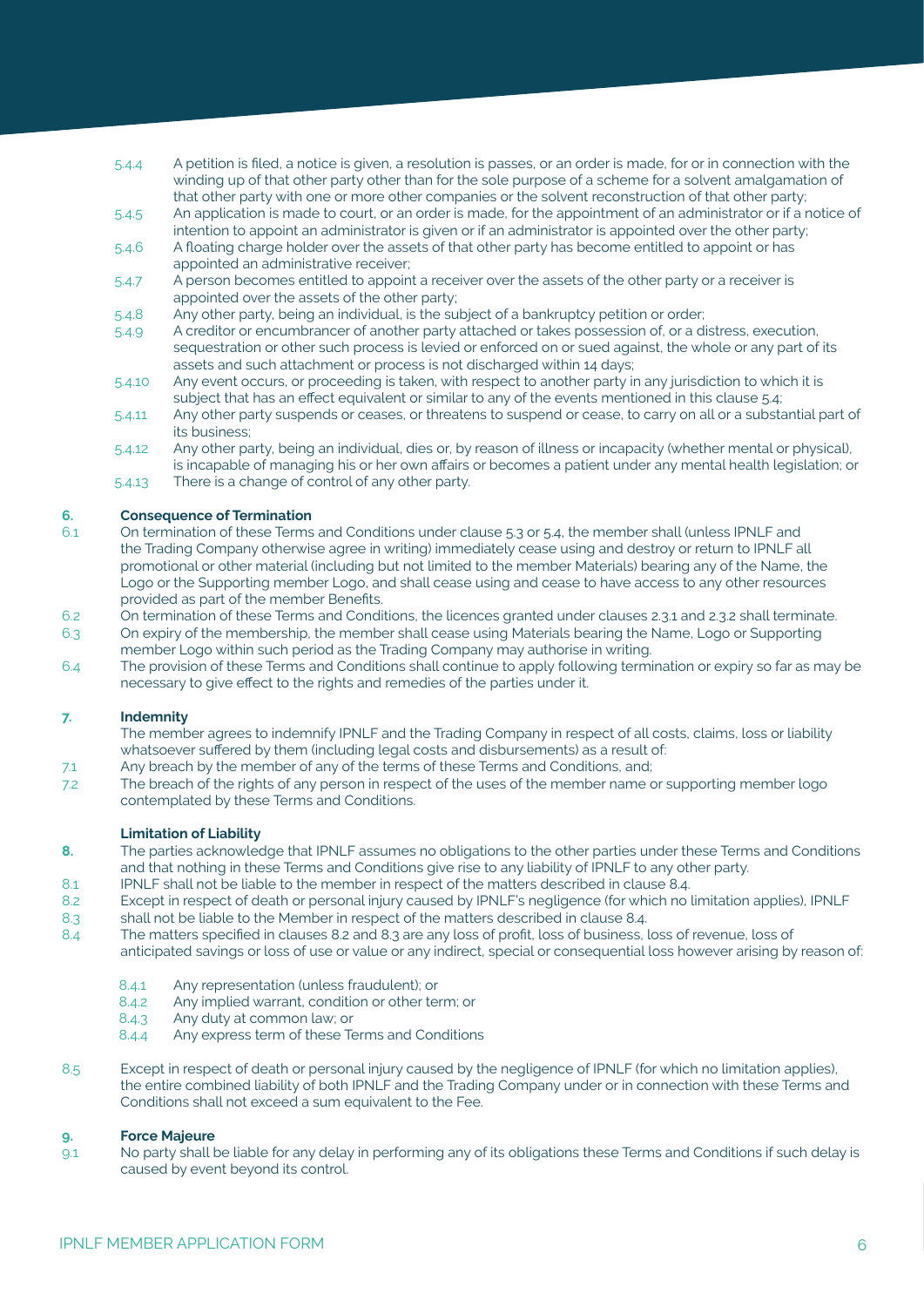9.2 A party experiencing an event beyond its control shall give the other parties full particulars of the circumstance and use all reasonable endeavours to resume performance as soon as possible.

#### **10. Entire Agreement and Variation**

- 10.1 These Terms and Conditions and the Application Form together constitute the contract between the parties and are the exclusive statement of the agreement between the parties in relation to the member's involvement with IPNLF and the Trading Company and the uses of the Name and Logo and the member Name and member Logo. These Terms and Conditions and the Application Form supersede all previous communications, representations, arrangements between the parties in relation to those matters.
- $10.2$ No party has relied on (and hereby waives all rights to make a claim in respect of) any representation, arrangement, understanding or agreement not expressly set out in these Terms and Conditions.
- 10.3 No variation of these Terms and Conditions shall be effective unless agreed in writing signed by or on behalf of the parties.

#### **11. Notices**

- 11.1 Any notice to be given by a party to another under these Terms and Conditions may be personally delivered, or sent by recorded delivery to the address of the other parties as set out in the heading to these Terms and Conditions, or as otherwise notified in writing or by transmission, with due transmission receipt, to a fax number or e-mail address notified in writing for the purpose.
- 11.2 Any personally delivered, faxed or e-mailed notice shall be deemed received on the day it was delivered or sent, if it was delivered or sent on a working week day before 5.00pm and otherwise on the next working week day.

#### **12**. **Non-Waiver**

- 12.1 No forbearance, delay or indulgence by any party in enforcing the provisions of these Terms and Conditions shall prejudice or restrict the rights of that party, nor shall any waiver of rights in respect of any breach of these Terms and Conditions operate as a waiver of any rights in respect of any other breach.
- $12.2$ No right, power or remedy under these Terms and Conditions is exclusive of any other available right, power or remedy and each such right, power or remedy may be cumulative.

#### **13. Severability**

- 13.1 If any provision of these Terms and Conditions is or becomes to any extent invalid or unenforceable under any applicable law then the remainder of these Terms and Conditions shall continue in full force and effect.
- 13.2 If this happens then the parties shall negotiate in good faith to amend the provision concerned in such a way that, as amended, it is valid and enforceable and, to the maximum extent possible, meets the original intention of the parties.

#### **14. Status of the member, Agency, Aartnership and Joint Venture**

- 14.1 "Member" is a description reflecting the support provided by the member to IPNLF. However, the member is not a member of IPNLF for the purposes of company law.
- 14.2 The parties are neither partners nor joint ventures and these Terms and Conditions are not intended to, nor shall it create any agency partnership or joint venture.
- 14.3 The member shall not hold itself out as being entitled to represent or bind the member in any way.

#### **15. No Assignment or Subcontracting**

The member shall not assign, transfer, charge or deal in any other manner with these Terms and Conditions or any of its rights under it, nor subcontract any or all of its obligations under these Terms and Conditions, without the prior written consent of IPNLF.

#### **16. Third Party Rights**

These Terms and Conditions do not, and are not intended to provide any person who is not a party to these Terms and Conditions with anyrights under the Contracts (Rights of Third Parties) Act 1999 or otherwise.

#### **17. Governing Law and Jurisdiction**

These Terms and Conditions are governed by and shall be construed in accordance with the law of England and Wales and the parties irrevocable submit to the exclusive jurisdiction of the courts of England and Wales.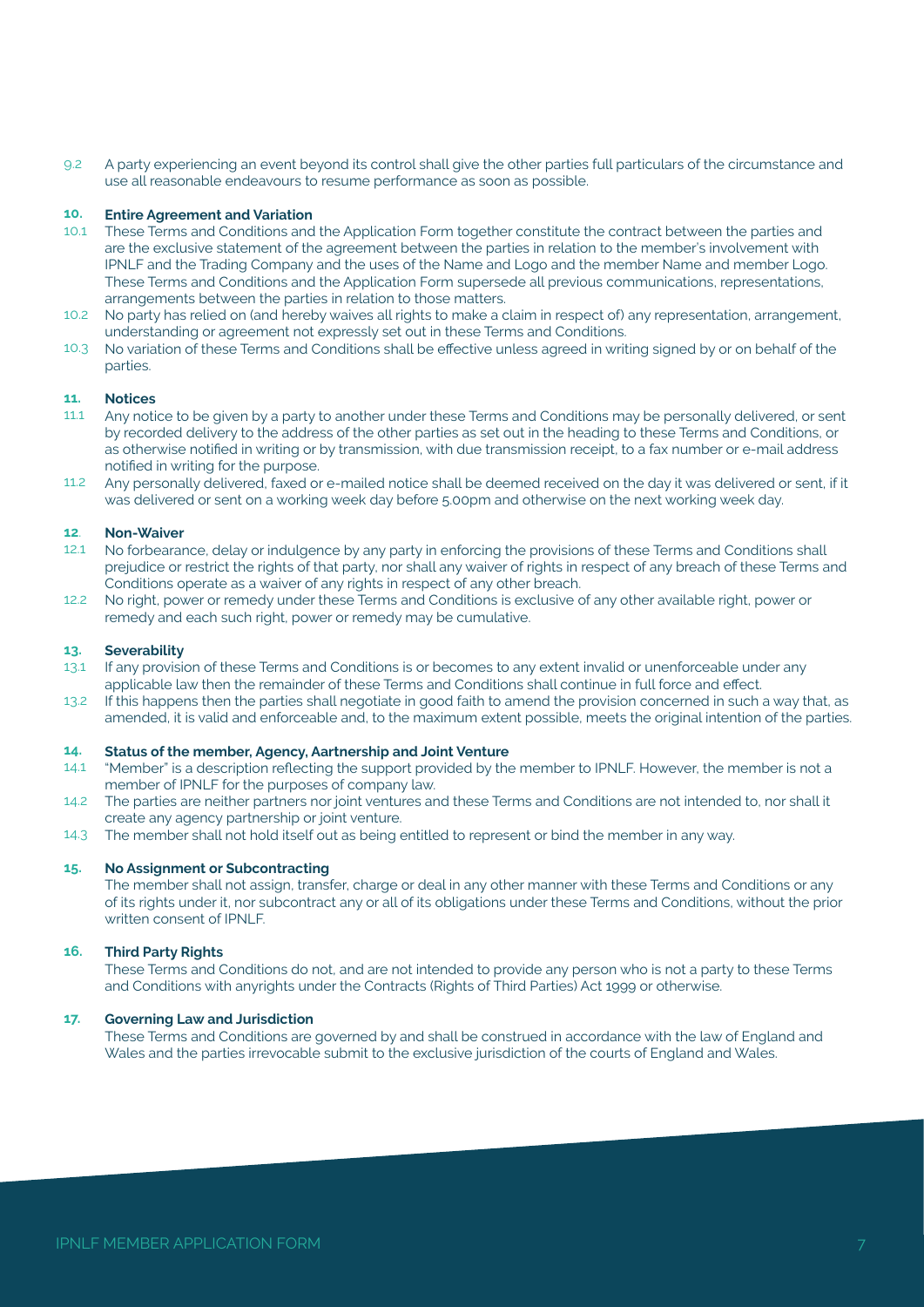## **SCHEDULE 1**

## **IPNLF supporting member logo**

## **Use of IPNLF Logo**

IPNLF members are allowed exclusive use of the IPNLF logo on the packaging of one-by-one tuna products, communications and marketing materials such as email signatures, their websites, social media platforms and printed documents. The IPNLF 'Supporting member Logo' should be used to communicate the relationship between a member organisation and IPNLF.

## **Requirements to use the IPNLF logo**

• Valid IPNLF membership which includes signing up to the IPNLF's Code of Conduct (CoC) and and endorsing IPNLF's 2025 Commitment, and

• All products carrying the IPNLF logo need to be featured on the Sourcing Transparency Platform (STP).

IPNLF's supporting member logo can only be used by legitimate IPNLF members that fit the requirements to use the IPNLF logo above. The IPNLF 'supporting member logo' should typically be used when communicating about the relationship between a member organisation and IPNLF (e.g. member's publications, online materials, product packaging).

## **Artwork Sign Off**

All use of IPNLF Supporting member logos requires permission from IPNLF. Once permission for use of an IPNLF logo has been granted, the member organisation must submit artwork proofs to IPNLF before printing, publishing or displaying the logo.

## **Logo Elements**

There are a few elements that feature in the various formats of the IPNLF logo, some of which must be used on any materials and some which are optional.

- **A** The IPNLF fish and line **Compulsory**
- **B** The IPNLF acronym **Compulsory**
- **C** The Supporting Member text **Compulsory**
- **D** IPNLF's web address **Optional**

The IPNLF supporting member logo can **only be used in two different colours: green (R:0, G: 99: B: 123) or white.**

## **Limits of Use**

Please note:

• Use of either Logo does not imply (and must not be used to imply) any approval, endorsement or certification of a company, organisation, operations, product or sourcing policy by IPNLF.

• Use of either Logo does not imply (and must not be used to imply) that all products or practices of an organisation are one-by-one if/ when they are not.

Further, if a member wishes to use the Supporting member Logo on product packaging:

• The product must ONLY contain tuna caught by one-by-one methods, specifically pole-and-line, handline, or troll - i.e. it must not be used on a product which may contain fish of mixed capture origin, or product that is not consistently one-byone caught.

• The product must be fully traceable to a oneby-one fishery and should therefore be added on the IPNLF Sourcing Transparency Platform (**STP**).

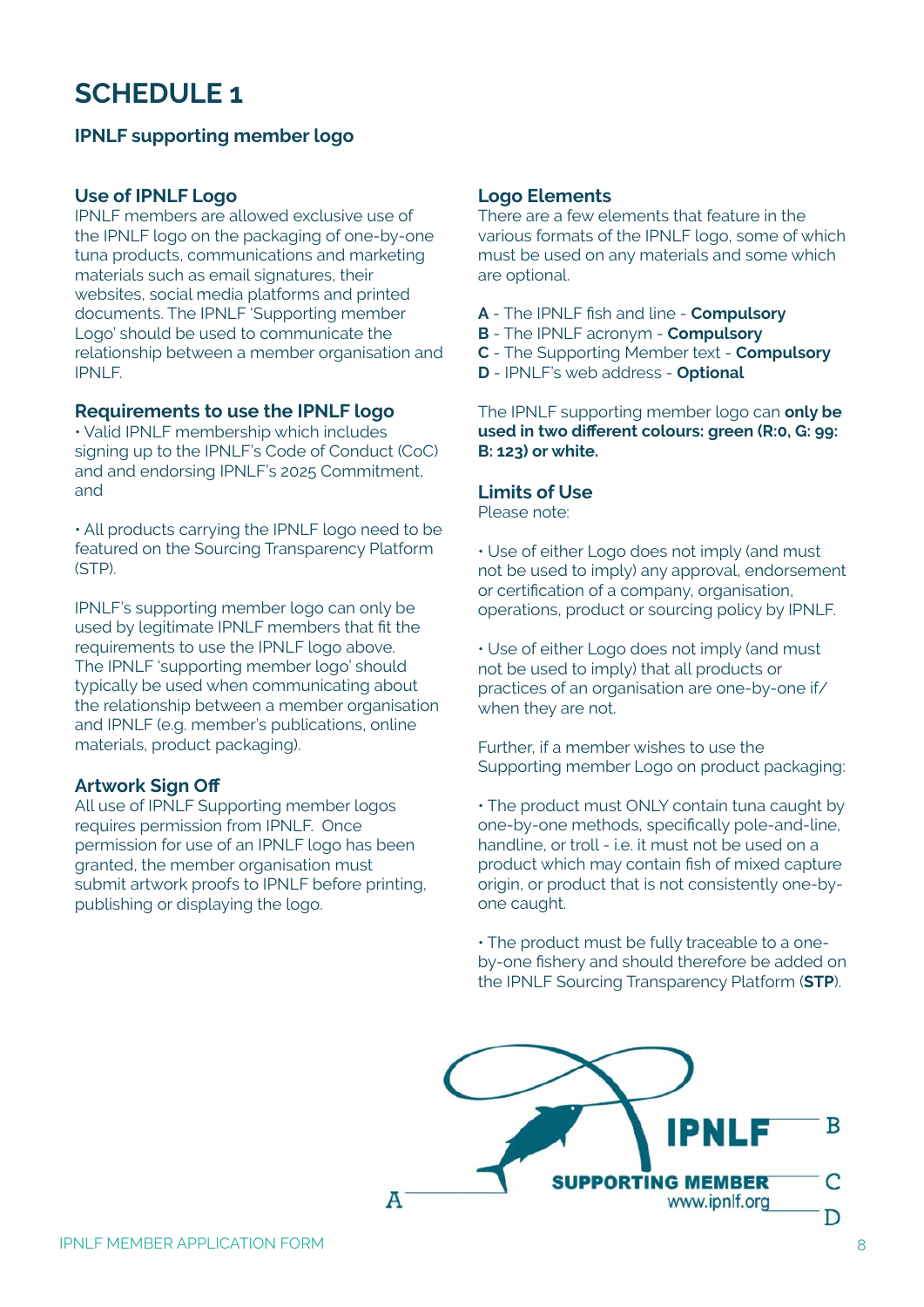## **SCHEDULE 2**

## **IPNLF member Code of Conduct**

The IPNLF member Code of Conduct sets out terms of conduct that IPNLF expects from all of the organisations that make up its membership base. Under the IPNLF 2025 Commitment, all existing IPNLF members will be required to sign this Code, as well as any new members who will sign as a precondition of membership.

This document is aligned with the IPNLF 2020-2025 Strategic Plan, and has been designed to promote the implementation of secure responsible harvests from internationally shared tuna resources, ethical business practices and full proactive support of regional and national fishery management measures.

The Code is a "living document" that will be updated as industry and regulatory standards evolve. This Code has also been designed in alignment with a variety of international guidelines and recommendations to ensure IPNLF members address the broader needs of responsible seafood on a global scale.

If members do not comply with this Code or other applicable laws, it will be addressed by IPNLF through disciplinary actions including a warning, revision of responsibilities, suspension, or dismissal as an IPNLF member depending on the severity of the non-compliance. Members should sign the Code with an understanding that blatant or repetitive non-compliances may result in the termination of membership, which would not waive their obligation to pay any outstanding IPNLF membership fees.